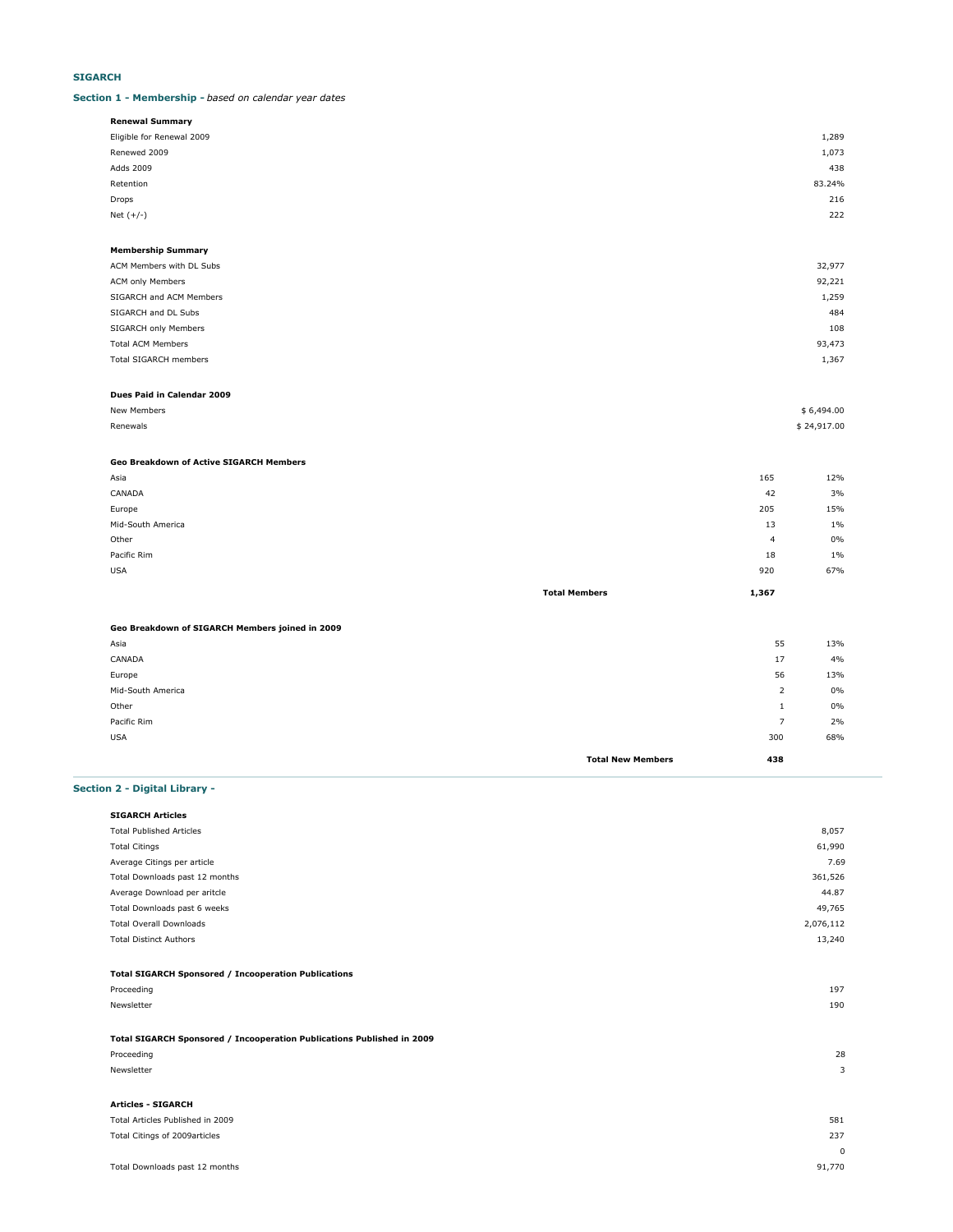|                                | $\pmb{0}$      |
|--------------------------------|----------------|
| Total Downloads past 6 weeks   | 7,835          |
| <b>Total Overall Downloads</b> | n/a            |
| <b>Total Distinct Authors</b>  | 1,901          |
|                                |                |
| <b>Articles - SIGARCH</b>      |                |
| Year Published                 | Total          |
| 1972                           | $\bf8$         |
| 1973                           | 93             |
| 1974                           | 44             |
| 1975                           | 8              |
| 1976                           | 52             |
| 1977                           | 55             |
| 1978                           | 60             |
| 1979                           | 15<br>86       |
| 1980<br>1981                   | 83             |
| 1982                           | 80             |
| 1983                           | 73             |
| 1984                           | 59             |
| 1985                           | 66             |
| 1986                           | 65             |
| 1987                           | 86             |
| 1988                           | 327            |
| 1989                           | 339            |
| 1990                           | 274            |
| 1991                           | 291            |
| 1992                           | 290            |
| 1993                           | 285            |
| 1994                           | 275            |
| 1995                           | 279            |
| 1996                           | 229            |
| 1997                           | 220            |
| 1998                           | 376            |
| 1999<br>2000                   | 264<br>243     |
| 2001                           | 245            |
| 2002                           | 248            |
| 2003                           | 252            |
| 2004                           | 307            |
| 2005                           | 281            |
| 2006                           | 277            |
| 2007                           | 535            |
| 2008                           | 474            |
| 2009                           | 581            |
| 2010                           | 232            |
|                                |                |
| <b>Citations - SIGARCH</b>     |                |
| Year Cited                     | Citings        |
| 1973                           | $40\,$         |
| 1974                           | 43             |
| 1975                           | 24<br>52       |
| 1976<br>1977                   | 66             |
| 1978                           | 96             |
| 1979                           | 48             |
| 1980                           | 115            |
| 1981                           | 85             |
| 1982                           | 185            |
| 1983                           | 150            |
| 1984                           | 165            |
| 1985                           | 137            |
| 1986                           | 295            |
| 1987                           | 274            |
| 1988                           | 642            |
| 1989                           | 750            |
| 1990                           | 824            |
| 1991                           | 1,319          |
| 1992                           | 1,449          |
| 1993<br>1994                   | 1,641<br>2,066 |
|                                |                |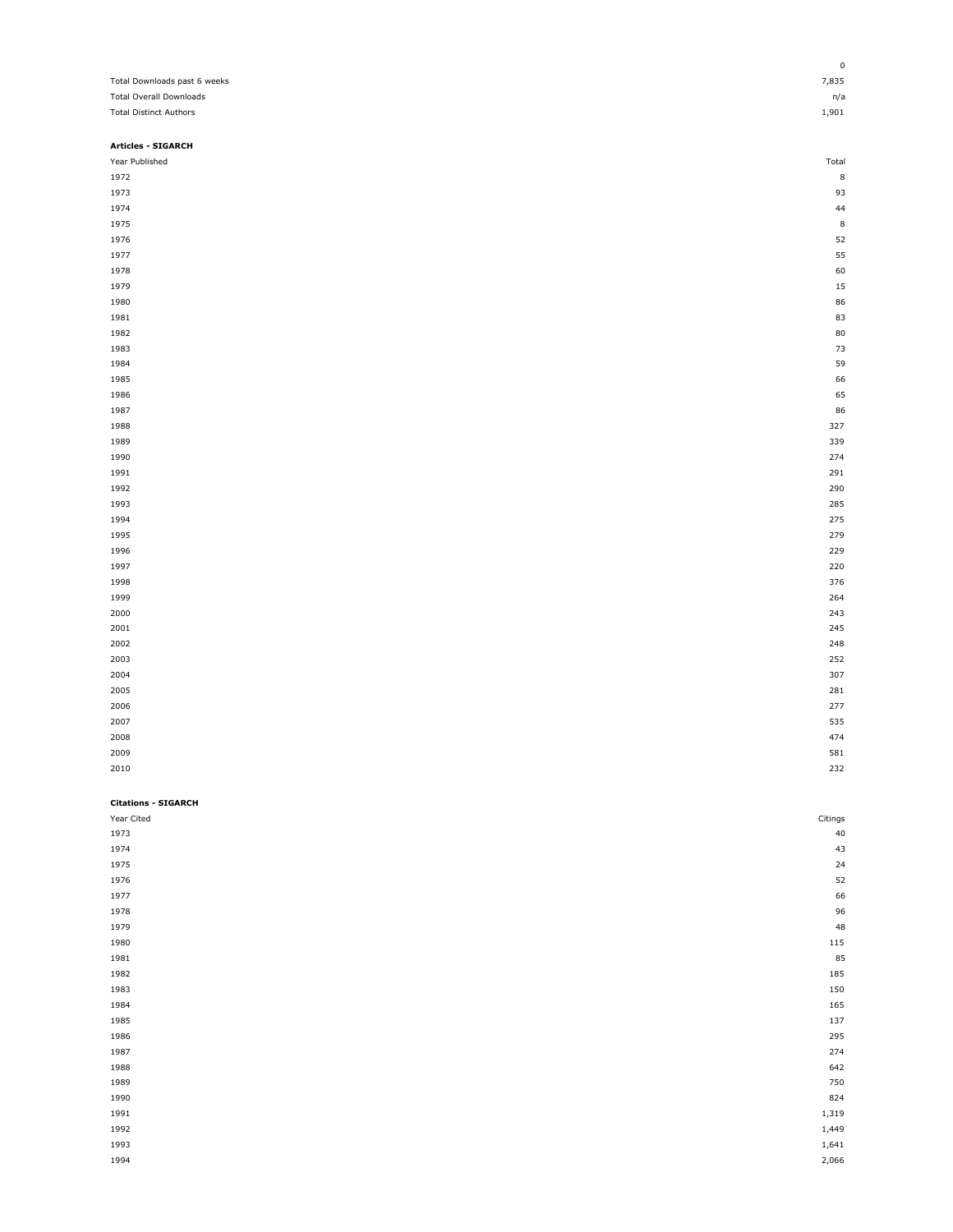| 1995 | 2,051 |
|------|-------|
| 1996 | 1,908 |
| 1997 | 2,069 |
| 1998 | 2,196 |
| 1999 | 2,220 |
| 2000 | 1,996 |
| 2001 | 2,436 |
| 2002 | 2,525 |
| 2003 | 3,282 |
| 2004 | 3,857 |
| 2005 | 4,332 |
| 2006 | 4,804 |
| 2007 | 5,430 |
| 2008 | 5,477 |
| 2009 | 6,007 |
| 2010 | 1,364 |
|      |       |

# **Section 3 - Chapters -**

**Geographic Breakdown of Active SIGARCH Chapters**

|                                                          |                 |                        | <b>Total Active SIGARCH Chapters</b> | 0              |
|----------------------------------------------------------|-----------------|------------------------|--------------------------------------|----------------|
| <b>Chapter Type Breakdown of Active SIGARCH Chapters</b> |                 |                        | <b>Total Active SIGARCH Chapters</b> | 0              |
| Member Type Breakdown of Active SIGARCH Chapters         |                 |                        |                                      |                |
| <b>Local Chapter</b>                                     | <b>Chapters</b> | <b>Chapter Members</b> | <b>ACM</b>                           | <b>Non ACM</b> |
| <b>Totals</b>                                            | 0               | 0                      | 0                                    | $\mathbf o$    |
|                                                          |                 |                        |                                      |                |

**Note:** June 2010 memb. numbers include online members. Retention rates for online members: 1 year= 65.0, 2+yr=100.0, Total=75.86

### **Section 4 - Events -**

| Geographic Breakdown of 2009 Events |                         |                      |  |  |  |
|-------------------------------------|-------------------------|----------------------|--|--|--|
|                                     | Sponsored/ Co-Sponsored | <b>InCooperation</b> |  |  |  |
| CANADA                              | $\overline{ }$<br>∠     | 0                    |  |  |  |
| Europe                              | 19                      | 3                    |  |  |  |
| <b>USA</b>                          | 19                      |                      |  |  |  |
| <b>Total Events</b>                 | 40                      | 5                    |  |  |  |
|                                     |                         |                      |  |  |  |
| Sponsored/ Co-Sponsored Events      |                         |                      |  |  |  |
| <b>Total Events</b>                 |                         | 40                   |  |  |  |
|                                     |                         |                      |  |  |  |

### **Section 5 - Lists -**

| Lists                            |        |
|----------------------------------|--------|
| Total Number of Lists            | 44     |
| <b>Total Subscribers</b>         | 17,034 |
| Total Active SIG Members         | 1,092  |
| <b>Total Expired SIG Members</b> | 1,143  |
|                                  |        |

Total Attendees 5,590

## **Section 6 - Web Site -**

| Sites for Calendar 2010         |        |
|---------------------------------|--------|
| Total visits                    | 10,457 |
| Total page views                | 15,200 |
| Total hits                      | 88,752 |
| Total unique visitors           | 6,364  |
| Total repeat visitors           | 719    |
| Average visits per day          | 46     |
| Average visits per week         | 323    |
| Average visits per month        | 1,397  |
| Average unique visitors per day | 39     |
| Average new visitors per day    | 28     |
| Average repeat visitors per day | 12     |
| Visitor repeat rate             | 11     |
| Average visits per visitor      | 2      |
|                                 |        |

## **Sites for Calendar 2009**

Total visits 16,469